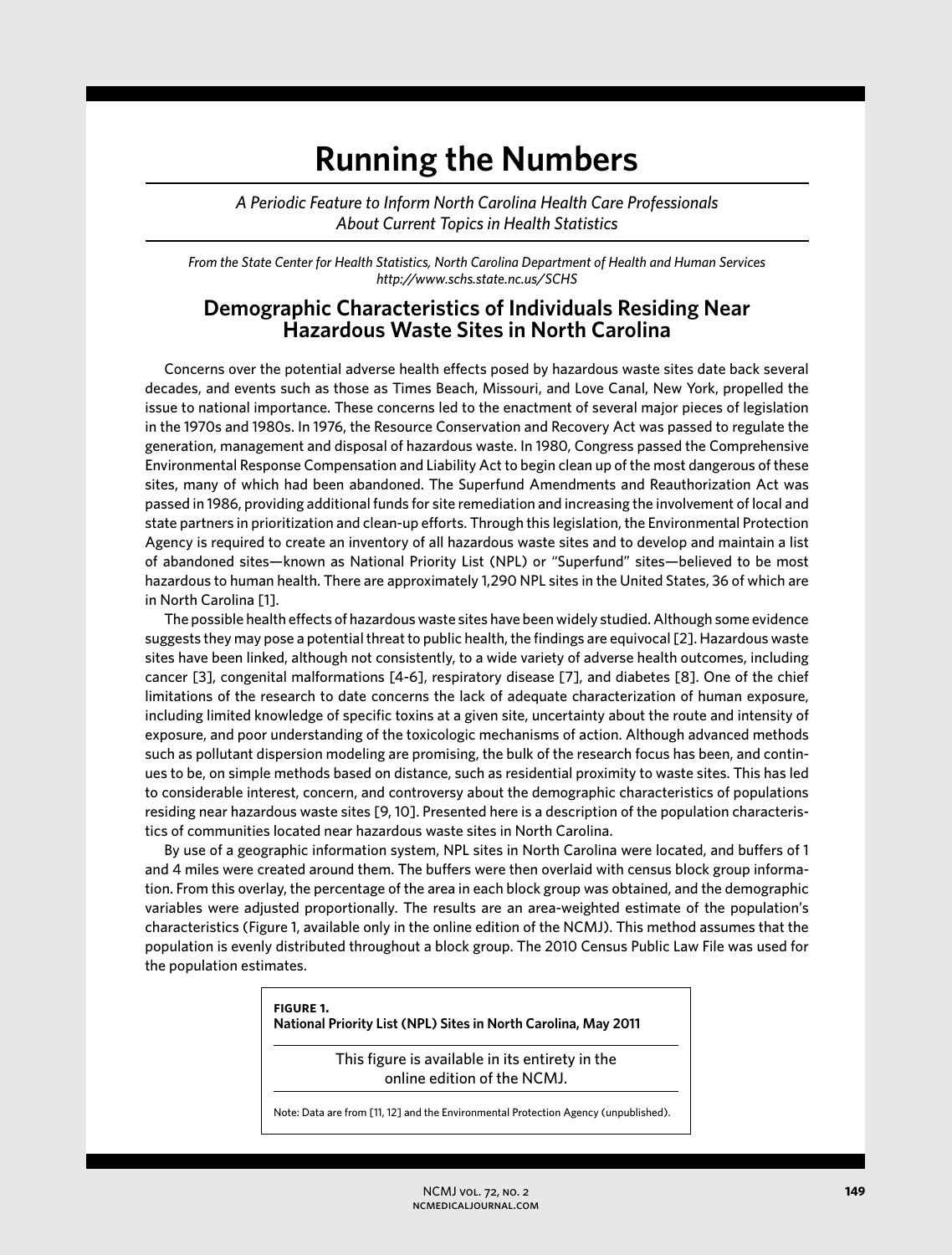| Characteristic               | Overall         | ≤1 mile       | $\leq$ 4 miles |
|------------------------------|-----------------|---------------|----------------|
| Race/ethnicity               |                 |               |                |
| 1 race                       |                 |               |                |
| Any                          | 9,329,284 (100) | 79,423 (0.85) | 953,766 (10.2) |
| White                        | 6,528,950 (100) | 51,029 (0.78) | 643,273 (9.85) |
| African American             | 2,048,628 (100) | 20,528 (1.00) | 230,728 (11.3) |
| Native American              | 122,110 (100)   | 558 (0.46)    | 5,992 (4.91)   |
| Asian                        | 208,962 (100)   | 2,765 (1.32)  | 35,710 (17.1)  |
| Pacific Islander             | 6,604 (100)     | 105 (1.59)    | 1,226 (18.6)   |
| Other                        | 414,030 (100)   | 4,385 (1.06)  | 36,778 (8.88)  |
| Hispanic/Latino <sup>a</sup> | 800,120 (100)   | 9,230 (1.15)  | 82,740 (10.3)  |
| Age                          |                 |               |                |
| <18 years                    | 2,281,635 (100) | 20,764 (0.91) | 228,763 (10.0) |
| $\ge$ 18 years               | 7,253,848 (100) | 61,212 (0.84) | 752,450 (10.4) |
| Total                        | 9,535,483 (100) | 81,976 (0.86) | 981,213 (10.3) |

**table 1.**

Table 1 shows the race/ethnicity and age characteristics of individuals living within 1 mile and 4 miles of NPL sites in North Carolina. Less than 1% of North Carolina residents live within 1 mile of an NPL site, and approximately 10% live within 4 miles. Asian and Pacific Islanders composed the ethnic groups with the largest percentage of individuals living near NPL sites, whereas Native Americans composed the group with the smallest percentage. There was little difference among whites, African American, and Hispanics with respect to the percentage living near NPL sites. There was little difference in the age distribution of persons living near NPL sites; the percentages of persons younger than 18 years and 18 years or older who were living within 1 mile and 4 miles of an NPL were similar to those of the total population. Table 2 shows the proportion of North Carolina census block groups, stratified by income level, within 1 and 4 miles of an NPL site. There was no consistent trend in the relationship between income level and proximity to NPL sites.

Approximately 10% of North Carolina residents reside within 4 miles of a hazardous waste site listed on the NPL. Despite previous concerns that a disproportionate percentage of minorities and socioeconomically disadvantaged populations live near such sites, these findings suggest that residential proximity to NPL sites does not vary substantially by race/ethnicity or income level. The potential adverse health effects among persons residing near hazardous waste sites remains unclear, and effective evaluation of such risks presents a complex and expensive challenge. Given the current scarcity of resources, priorities might be better placed on site containment and remediation, rather than on continued health risk assessments of these potential public health hazards. NCM

| TABLE 2.<br>US Census Block Groups (CBGs) Within 1 and 4 Miles of a National Priority List<br>Site, by CBG Income Level |             |               |                |  |
|-------------------------------------------------------------------------------------------------------------------------|-------------|---------------|----------------|--|
| Income                                                                                                                  | Overall     | $\leq 1$ mile | $\leq$ 4 miles |  |
| \$0-\$19,500                                                                                                            | 2.294 (100) | 79 (3.44)     | 282 (12.3)     |  |
| \$19,501-\$30,000                                                                                                       | 2,030 (100) | 65 (3.20)     | 314 (15.5)     |  |
| \$30,001-\$55,000                                                                                                       | 823 (100)   | 29/823 (3.52) | 166 (20.2)     |  |
| >\$55,000                                                                                                               | 119 (100)   | 0             | 17 (14.3)      |  |